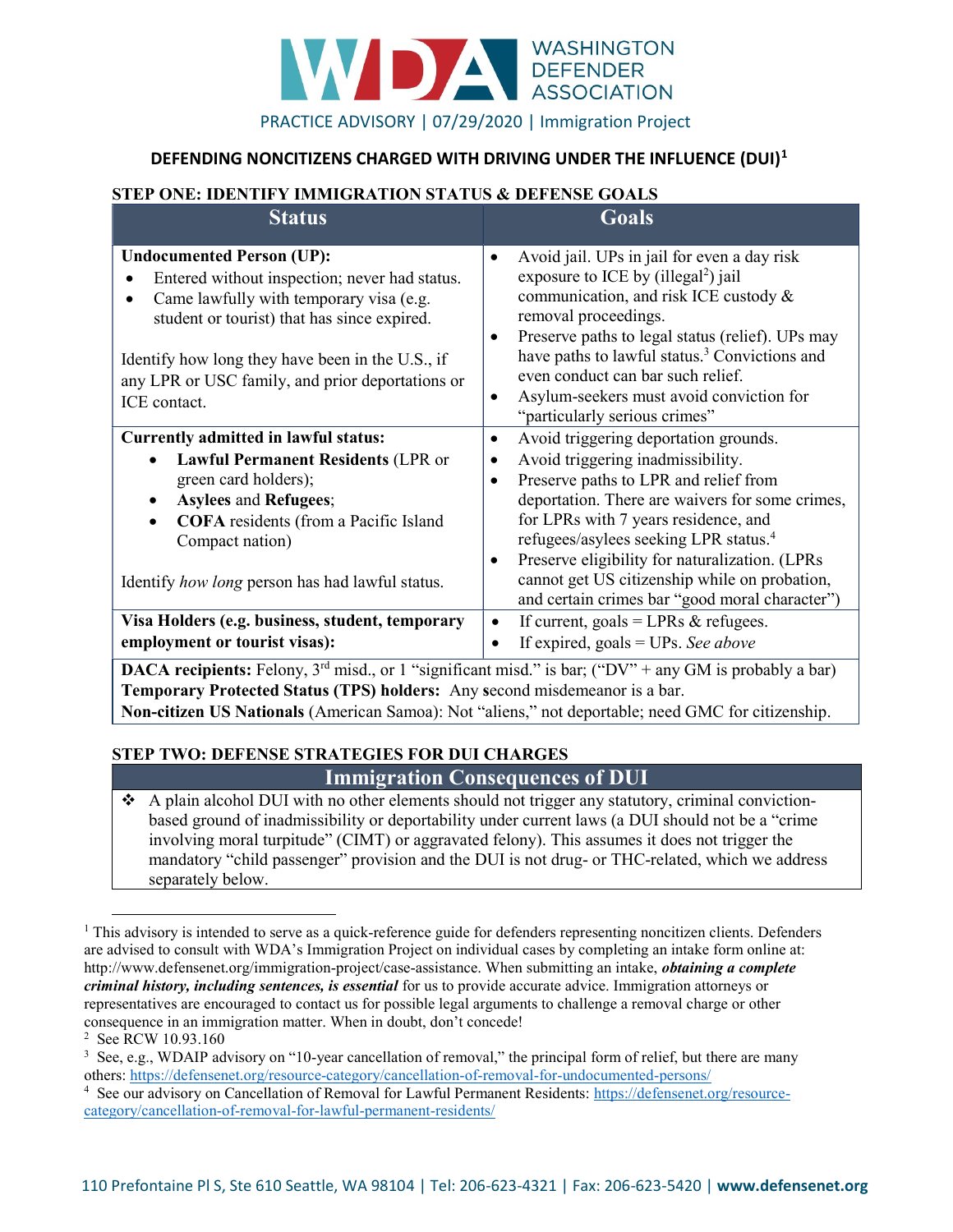- $\bullet$  Two or more DUI convictions now<sup>5</sup> create a presumption of lack of "good moral character."
- Even single DUIs are disfavored for discretionary purposes, and can be especially harmful to an immigrant visa application made through a US consulate, or for a person seeking release on bond from immigration custody. For those reasons, it is always best for an undocumented person to avoid a DUI.

## Crime Relating to a Controlled Substance & "Drug DUIs":

- $\bullet$  Conviction of a law "relating to a controlled substance" (CS) triggers deportation & inadmissibility for all non-citizens.
- Marijuana is a federally Controlled Substance. Thus, a DUI under the influence of marijuana risks triggering the CS deportation and inadmissibility grounds.<sup>6</sup>
- $\bullet$  DUI for being under the influence of a "drug" that is *not* a scheduled CS *cannot* trigger the CS ground.

## Per se bar for people with certain status:

- $\bullet$  A DUI conviction is a *per se* bar to DACA,<sup>7</sup> the program which grants temporary work authorization and temporary status to certain UPs who arrived under age 16.
- Any second misdemeanor or any felony in the U.S. is a bar to TPS.<sup>8</sup>

### Health Grounds Of Inadmissibility and "Prudential" Visa Revocation

- "Recent or multiple" DUI arrests and/or convictions can indicate a mental disorder (alcohol use disorder) with harmful behavior (drunk-driving), which can trigger inadmissibility under a healthrelated ground as a Class A medical condition.<sup>9</sup>
- $\bullet$  This can be a concern for non-immigrant visa holders who face "prudential" revocation<sup>10</sup> of visas by the issuing consulate, or when a UP is applying for LPR status through family at a consulate<sup>11</sup> or inside the U.S.<sup>12</sup> Medical re-exam can cause delays, and consular decisions are unreviewable.

# Immigration Consequences of Passenger under 16 (RCW 46.61.5055(6))

May be charged as a **CIMT** or a deportable **crime of child abuse** (COCA). Note: If your client is not formally being charged with the child passenger enhancement under RCW 46.61.5055(6), and it is just a fact alleged in the police report and used by the judge as a discretionary sentence factor under 46.61.5055(7), we do not believe this could lead to the same removal grounds.

<sup>8</sup> TPS grants temporary status and work authorization. TPS is currently granted to citizens of certain countries. The list can be found here: https://www.uscis.gov/humanitarian/temporary-protected-status.

<sup>&</sup>lt;sup>5</sup> See new U.S. Attorney General decision in *Matter of Castillo-Perez*, 27 I&N Dec. 664 (A.G. 2019).

<sup>&</sup>lt;sup>6</sup> Caveat for immigration counsel: There is a strong argument that this statute is overbroad and not divisible.

<sup>&</sup>lt;sup>7</sup> It will be a *per se* "significant misdemeanor" See DACA Advisory at Immigration Project Resources link at the WDA website.

<sup>&</sup>lt;sup>9</sup> See Foreign Affairs Manual, 9 FAM 302.2-2 and 302.2-7.

<sup>&</sup>lt;sup>10</sup> See 8 USC 1182(a)(1)(A)(iii) (establishing health-related grounds of inadmissibility) and 9 FAM 403.11 (granting authority to revoke visa based on information of "an arrest or conviction of driving under the influence, driving while intoxicated, or similar arrests/convictions (DUI) that occurred within the previous five years.").  $\Box$  Clients may receive an email or letter cancelling their visa; they should contact immigration counsel if this occurs, as it may be possible to get a new visa.

 $<sup>11</sup>$  All LPR applications by UPs unable to apply from inside the U.S. are processed at a U.S. Consulate. UPs who must</sup> apply at a U.S. Consulate will be referred to a panel physician if they have an "alcohol related" arrest or conviction within the last 5 years at the time of their consular interview; multiple "alcohol related" arrests or convictions with the past 10 years; or "[i]f there is any other evidence to suggest an alcohol problem." A waiver of health inadmissibility is complicated to obtain.

 $12$  According to DHS, which decides such applications inside the U.S., "a record of criminal arrests and/or convictions for alcohol-related driving incidents may constitute prima facie evidence of health-related inadmissibility." See USCIS Policy Manual, Chapter 7 - Physical or Mental Disorder with Associated Harmful Behavior, at https://www.uscis.gov/policy-manual/volume-8-part-b-chapter-7.